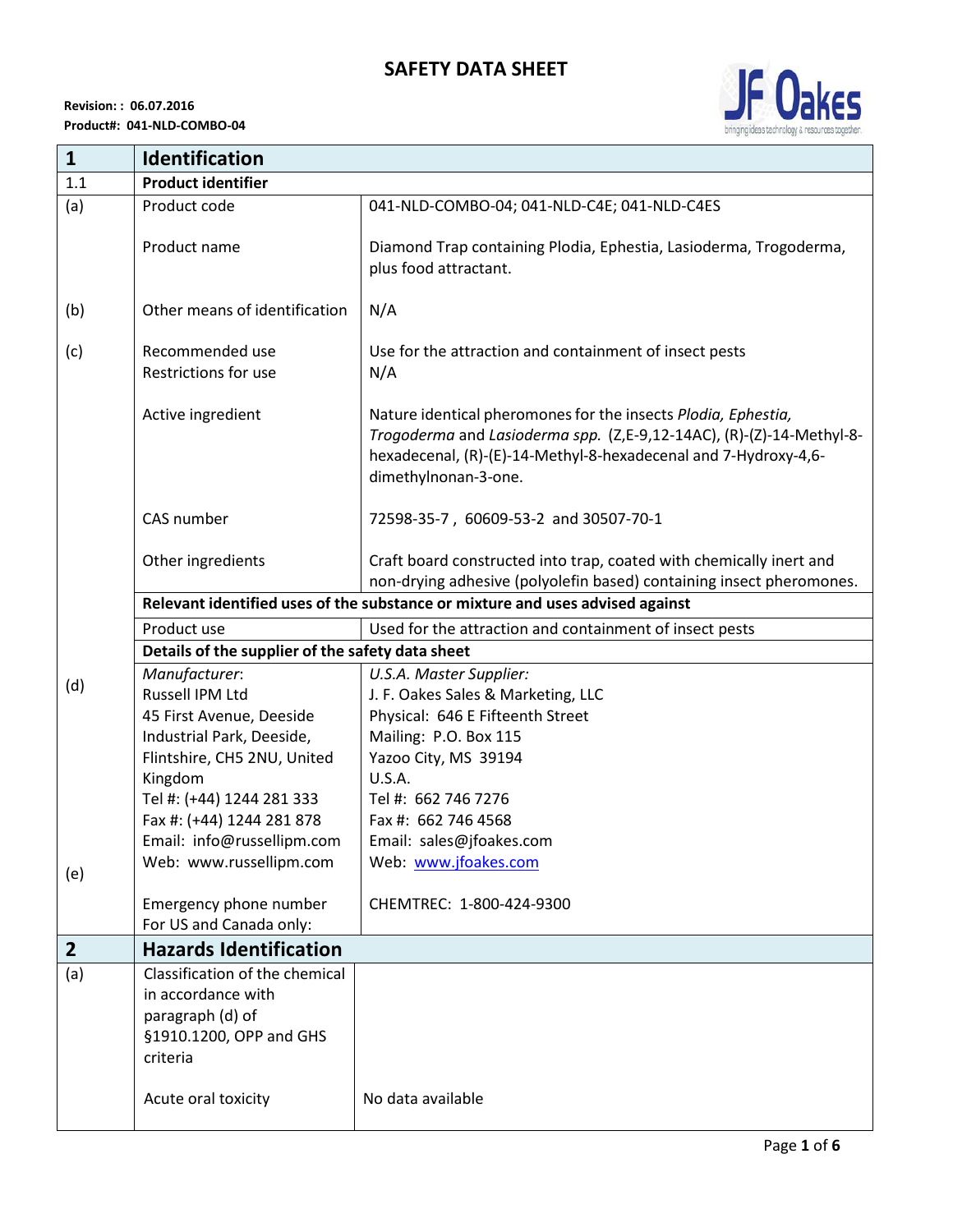

| 4                       | <b>First Aid Measures</b>                                          |                                                                                |
|-------------------------|--------------------------------------------------------------------|--------------------------------------------------------------------------------|
|                         | stabilising additives:                                             | N/A                                                                            |
| (d)                     | Classified impurities or                                           | 72598-35-7; 60609-53-2; 30507-70-1                                             |
| (c)                     | <b>CAS Number:</b>                                                 |                                                                                |
|                         |                                                                    | N/A                                                                            |
|                         | <b>Mixtures</b>                                                    | non-drying adhesive (polyolefin based) containing insect pheromones.           |
|                         |                                                                    | Craft board constructed into trap, coated with chemically inert and            |
|                         |                                                                    | non-drying adhesive (polyolefin based) containing insect pheromones            |
|                         | Other ingredient:                                                  | Craft board constructed into trap, coated with chemically inert and            |
|                         |                                                                    |                                                                                |
| (b)                     | Common names:                                                      | N/A                                                                            |
|                         | <b>Chemical Name:</b>                                              | hexadecenal and 7-Hydroxy-4,6-dimethylnonan-3-one.                             |
| (a)                     | Active ingredients and                                             | (Z,E-9,12-14AC); (R)-(Z)-14-Methyl-8-hexadecenal; (R)-(E)-14-Methyl-8-         |
| $\overline{\mathbf{3}}$ | <b>Composition/Information on ingredients</b><br><b>Substances</b> |                                                                                |
|                         | substance or mixture                                               |                                                                                |
| (d)                     | Classification of the                                              | Trap                                                                           |
|                         | <b>UN Number:</b>                                                  | Not applicable, therefore not allocated.                                       |
|                         |                                                                    |                                                                                |
|                         |                                                                    | risk and safety phrases.                                                       |
|                         | Protection:<br>Safety Phrases:                                     | B<br>There were no toxicological studies in the published literature to assign |
|                         | Reactivity:                                                        | 0                                                                              |
|                         | Flammability:                                                      | 1 - Flammable at temperatures over 100°C                                       |
| (c)                     | Health:                                                            | 1                                                                              |
|                         | HMIS <sup>®</sup> Rating                                           |                                                                                |
|                         |                                                                    |                                                                                |
| (b)                     | Other hazards<br>Statement of the mixture                          | No data available                                                              |
|                         |                                                                    |                                                                                |
|                         | statement(s), symbol(s) and<br>precautionary statement             |                                                                                |
|                         | Signal word, hazard                                                | No data available                                                              |
|                         |                                                                    |                                                                                |
|                         | Sensitization                                                      | No data available                                                              |
|                         | Primary eye irritation                                             | No data available                                                              |
|                         | Skin irritation                                                    | No data available                                                              |
|                         | Acute inhalation toxicity                                          | No data available                                                              |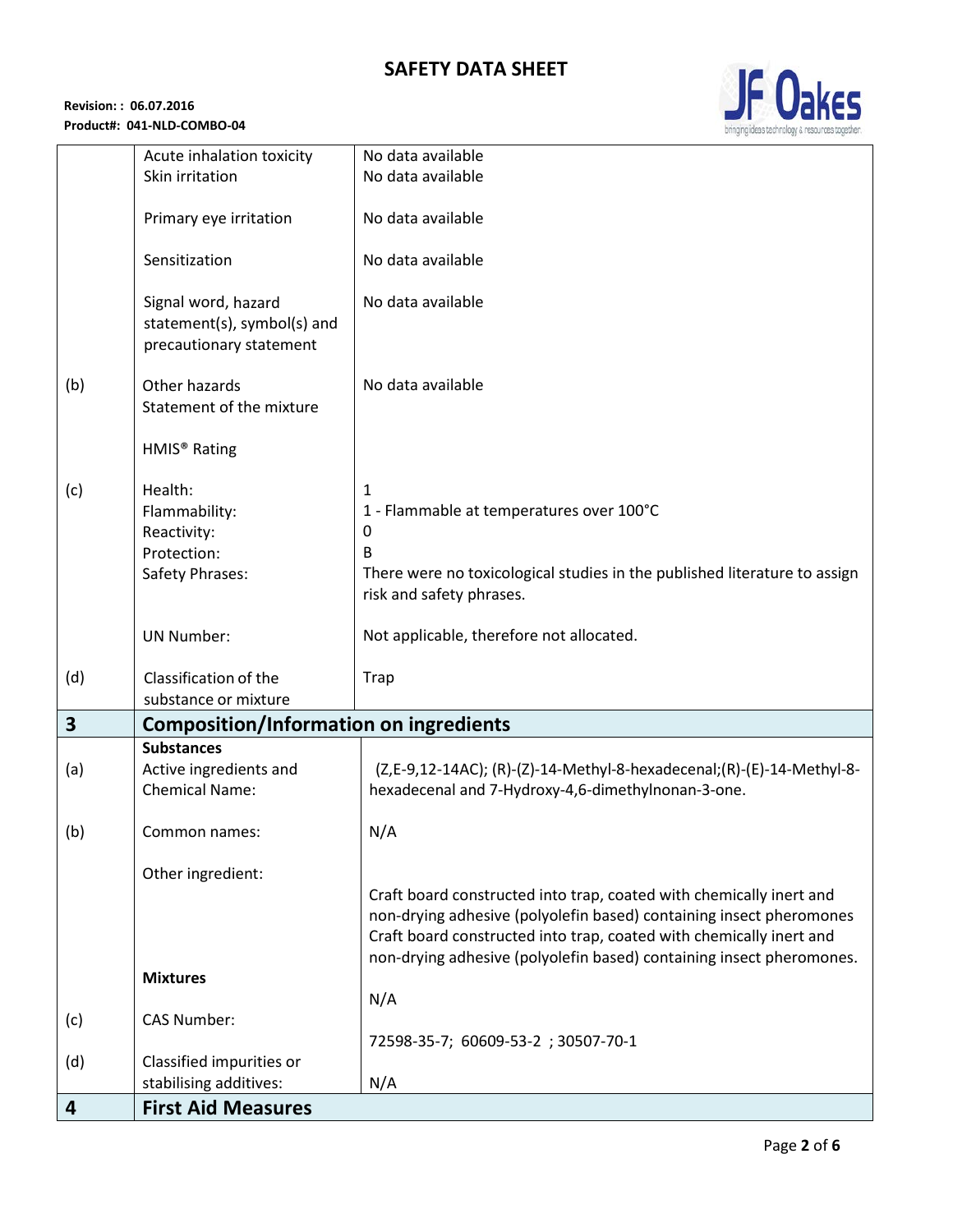

| (a) | Description of first aid measures            | See Section 4.3 - no special measures                   |
|-----|----------------------------------------------|---------------------------------------------------------|
| (b) | Most important symptoms and effects,         | None.                                                   |
|     | both acute and delayed                       |                                                         |
|     |                                              |                                                         |
| (c) | Indication of any immediate medical          | See below.                                              |
|     | attention and special treatment needed       |                                                         |
|     |                                              |                                                         |
|     | - Inhalation                                 | Remove affected individual to fresh air. Seek medical   |
|     |                                              | advice if symptoms persist.                             |
|     |                                              |                                                         |
|     | - Eyes                                       | Flush with plenty of water. Seek medical advice if      |
|     |                                              | symptoms persist.                                       |
|     | - Skin                                       | Flush with plenty of water. Seek medical advice if      |
|     |                                              | symptoms persist.                                       |
|     |                                              |                                                         |
|     | - Ingestion                                  | Wash mouth out with plenty of water. Induce vomiting if |
|     |                                              | swallowed. Seek medical advice.                         |
| 5   | <b>Fire-Fighting Measures</b>                |                                                         |
| (a) | Suitable extinguishing media                 | Water, carbon dioxide, dry powder or appropriate foam.  |
|     |                                              |                                                         |
| (b) | Special hazards arising from the substance   | Formulation combustible. Emits toxic fumes when         |
|     | or mixture                                   | burning/under fire; CO, CO <sub>2</sub> .               |
|     |                                              |                                                         |
| (c) | Precautions for fire-fighters                | No special procedures.                                  |
| 6   | <b>Accidental Release Measures</b>           |                                                         |
| (a) | Personal precautions, protective             | No protective apparatus necessary for clean-up.         |
|     | equipment and emergency procedures           |                                                         |
|     |                                              |                                                         |
|     | <b>Environmental precautions</b>             | The material and ingredients should be prevented from   |
|     |                                              | contaminating soil or from entering sewage and drainage |
|     |                                              | systems.                                                |
|     |                                              |                                                         |
| (b) | Methods and material for containment         | Sweep up material and dispose of in approved manner.    |
|     | and cleaning up                              |                                                         |
| 7   | <b>Handling and Storage</b>                  |                                                         |
| (a) | Precautions for safe handling                | - Do not breathe in vapours.                            |
|     |                                              | - Avoid contact with skin and eyes.                     |
|     |                                              | - Wash thoroughly after handling.                       |
| (b) | Conditions for safe storage, including any   | - Store in cool, dry and well ventilated place.         |
|     | incompatibilities                            | - Keep away from heat, sparks and open flames.          |
|     |                                              | - Refrigeration is recommended for long term storage.   |
| 8   | <b>Exposure Controls/Personal Protection</b> |                                                         |
|     |                                              |                                                         |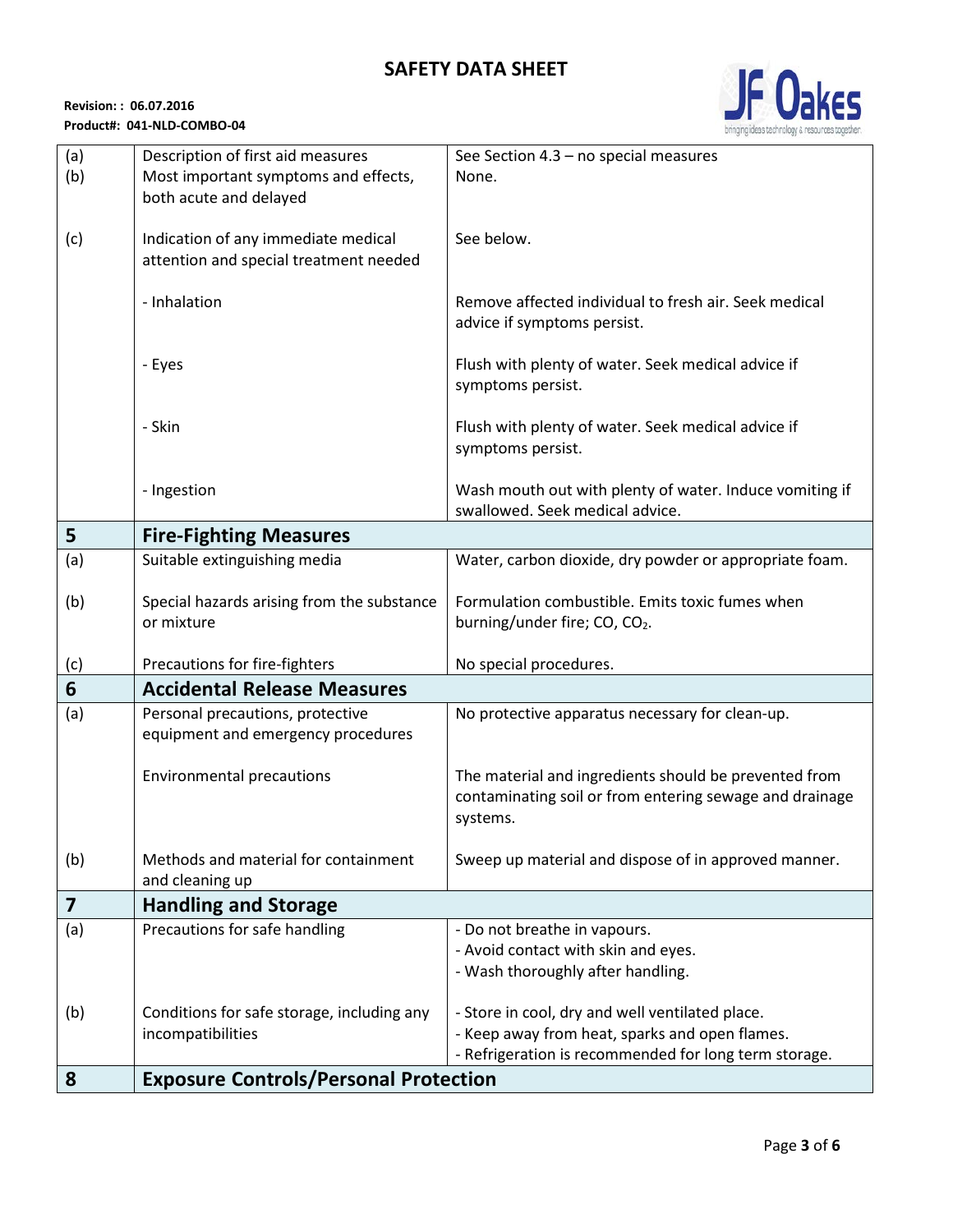

| (a)        | OSHA permissible exposure limit (PEL),                                |                                                           |
|------------|-----------------------------------------------------------------------|-----------------------------------------------------------|
|            | American Conference of Governmental                                   | No data available                                         |
|            | Industrial Hygienists (ACGIH) Threshold                               |                                                           |
|            | Limit Value (TLV), and any other exposure                             |                                                           |
|            | limit used or recommended by the                                      |                                                           |
|            | chemical manufacturer, importer, or                                   |                                                           |
|            | employer preparing the safety data sheet,                             |                                                           |
|            | where available.                                                      |                                                           |
| (b)        | Appropriate engineering controls.                                     | Standard personal and industrial hygiene practices.       |
| (c)        | Individual protection measures, such as                               | No special protective equipment is required under normal  |
|            | personal protective equipment.                                        | conditions.                                               |
| 9          |                                                                       |                                                           |
|            | <b>Physical and Chemical Properties</b>                               |                                                           |
|            | Information on physical and chemical properties                       |                                                           |
|            | Appearance:                                                           | Craft board constructed into trap, coated with chemically |
|            |                                                                       | inert and non-drying adhesive (polyolefin based)          |
|            |                                                                       | containing insect pheromones                              |
| (a)        | Odour:                                                                | Distinctive                                               |
| (b)        | Odour threshold:                                                      | Not applicable                                            |
| (c)        | pH:                                                                   | Not applicable                                            |
| (d)        | Melting point/freezing point:                                         | Not applicable                                            |
| (e)        | Initial boiling point and boiling range:                              | Not applicable                                            |
| (f)        | Flash point:                                                          | Not applicable                                            |
| (g)        | Evaporation rate:                                                     | Not applicable                                            |
| (h)        | Flammability (solid, gas):                                            | Flammable at temperatures over 100°C                      |
| (i)        | Upper/lower flammability or explosive                                 | Not applicable                                            |
| (j)        | limits:                                                               | Not applicable                                            |
| (k)        | Vapour pressure:                                                      | Not applicable                                            |
| (1)        | Vapour density:                                                       | Not applicable                                            |
| (m)        | Relative density:                                                     | Not soluble                                               |
| (n)        | Solubility(ies):                                                      | Not applicable                                            |
| (o)        | Partition coefficient; n-octanol/water:<br>Auto-ignition temperature: | Not applicable<br>Not applicable                          |
| (p)        |                                                                       | Not applicable                                            |
| (q)<br>(r) | Decomposition temperature:<br>Viscosity:                              | Not applicable                                            |
|            | Explosive properties:                                                 | Not applicable                                            |
|            | Oxidising properties:                                                 | Not applicable                                            |
|            |                                                                       |                                                           |
|            | Other information                                                     | None                                                      |
| 10         | <b>Stability and Reactivity</b>                                       |                                                           |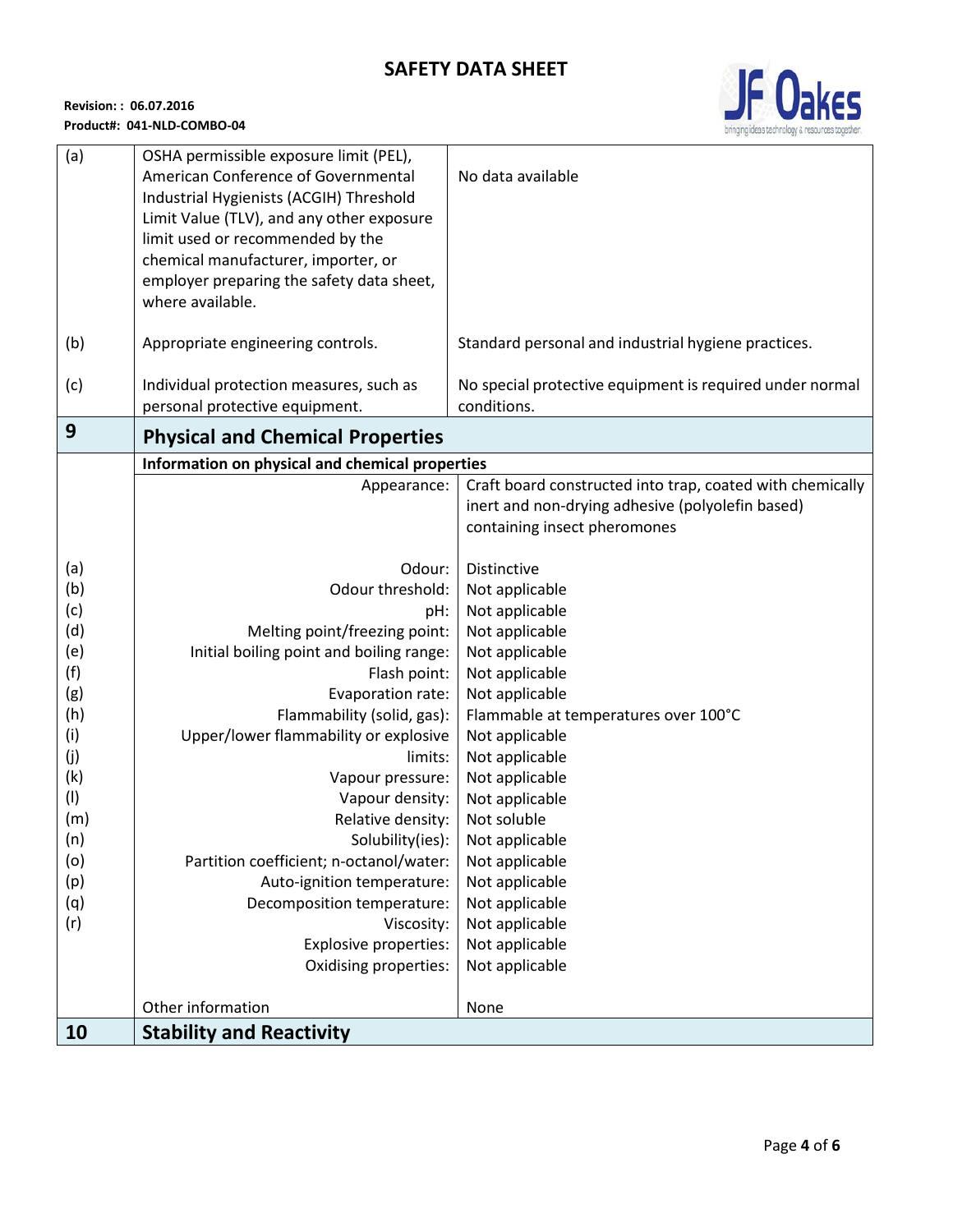

| (a) | Reactivity                                  | Presents no special reactivity hazard.                     |
|-----|---------------------------------------------|------------------------------------------------------------|
| (b) | Chemical stability                          | Stable under normal conditions.                            |
| (c) | Possibility of hazardous reactions          | None.                                                      |
| (d) | Conditions to avoid                         | Excessive heat, open flames.                               |
| (e) | Incompatible materials                      | Acids, bases and oxidising material.                       |
| (f) | Hazardous decomposition products            | No data.                                                   |
| 11  | <b>Toxicology Information</b>               |                                                            |
| (a) | Skin contact:                               | No data available                                          |
|     | Skin absorption:                            | No data available                                          |
|     | Eye contact:                                | No data available                                          |
|     | Inhalation:                                 | No data available                                          |
|     | Ingestion:                                  | No data available                                          |
|     |                                             |                                                            |
| (b) | Symptoms related to the physical, chemical  | No data available                                          |
|     | and toxicological characteristics.          |                                                            |
|     |                                             |                                                            |
| (c) | Delayed and immediate effects and also      | No data available                                          |
|     | chronic effects from short- and long-term   |                                                            |
|     | exposure.                                   |                                                            |
|     |                                             |                                                            |
| (d) | Numerical measures of toxicity (such as     | No data available                                          |
|     | acute toxicity estimates).                  |                                                            |
|     |                                             |                                                            |
| (e) | Whether the hazardous chemical is listed in |                                                            |
|     | the National Toxicology Program (NTP)       | No data available                                          |
|     | Report on Carcinogens (latest edition) or   |                                                            |
|     | has been found to be a potential carcinogen |                                                            |
|     | in the International Agency for Research on |                                                            |
|     | Cancer (IARC) Monographs (latest edition),  |                                                            |
|     | or by OSHA.                                 |                                                            |
| 12  | <b>Ecological Information</b>               |                                                            |
| (a) | Eco-toxicity                                | Prevent contamination of soil, ground and surface water.   |
|     |                                             |                                                            |
| (b) | Persistence and degradability               | Not Applicable.                                            |
| (c) | Bio-accumulative potential                  | Not Applicable.                                            |
| (d) | Mobility in soil                            | Not Applicable.                                            |
| (e) | Results of PBT and vPvB assessment          | Not Applicable.                                            |
|     | Other adverse effects                       | No further relevant information available.                 |
| 13  | <b>Disposal Considerations</b>              |                                                            |
|     | Waste treatment methods                     | Destroy by incineration or dispose of in sanitary landfill |
|     |                                             | in accordance with official regulations.                   |
| 14  | <b>Transport Information</b>                |                                                            |
|     |                                             |                                                            |